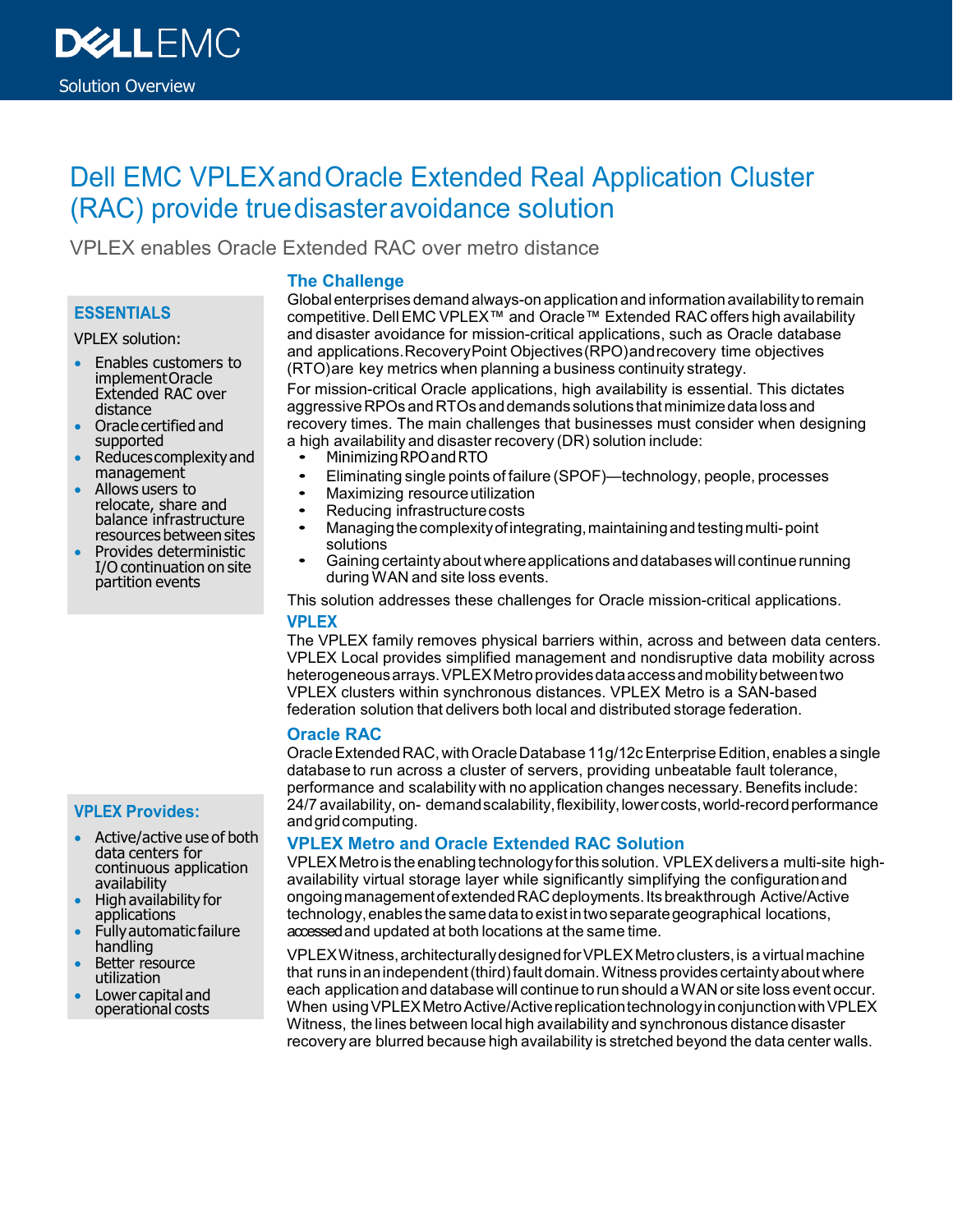VPLEXextendsthehighavailabilityofOracle Extended RACgreaterdistances,upto5ms RTT, by providing the shared distributed storage required by Extended RAC across those distances with local read access times. By mirroring between sites, VPLEX adds to the storage layeravailability by allowing database instances to continue to operate in the event of an array failure or even a complete site failure.



Figure 1. Solution Architecture: FC=Orange, Ethernet=Blue and IP=Green

#### **Testing: Validating VPLEX Metro with Oracle RAC**

Inorderto validatethefunctionalityoftheDell EMCVPLEXandOracleExtended RAC solution, Dell EMCE-Lab™ created and deployed an Oracle Extended RAC configuration attached to VPLEX across multiple operating system platforms (UNIX, Linux, Windows). Theconfigurationwascomprisedof:

- Oracle ASM
- Four RAC cluster nodes
- VPLEX Metro
- Oracle GRID Infrastructure with Oracle database
- VPLEX Witness (deployed on virtual machine)
- Dell EMC PowerPath<sup>®</sup> for multipathing
- Distance extension simulation equipment (5ms delay for network and FC traffic)

Qualificationsconsistedofintegrating VPLEXhardware andsoftwarecomponentswith Oracle DB/RACandensuringdataintegrityandconsistencyinaclusterenvironment.Testing focused on interoperability of the whole solution and included hardware replacement (drives, directors, storage processors), test case scenarios, online configuration changes (including code upgrades), cluster behavior during I/O interruptions, I/O path distractions for SAN components and cluster nodes failover and heartbeat failure simulations.

#### **Proven Results**

Instead of the traditional DR deployment model of Active/Passive production and DR data centers, this solution demonstrates an innovative Active/Active deployment model for data centersupto5msRTTlatencyapart.Thismodeltransformstheentireinfrastructurefroma disaster recovery solution to a true disaster avoidance solution, with 24/7 application availability, no single points of failure, and zero RTOand RPO. No other solution provides the level of continuous availability and local-like performance at both locations simultaneously.

#### **BENEFITS**

This solution increases the availability for Oracle applications by:

- Eliminating singlepoints of failure at all layers in the environment
- Providing Active/Active data centers that support<br>zero RPO and RTO
- Automatic failure handling
- Increased utilization of hardware and software assets
	- Active/Active use of both data centers
	- Automatic load balancing between data centers
	- Zero downtime
- Simplified deployment of Oracle Extended RAC on Extended Distance **Clusters**
- Reduced costs by increasing infrastructure utilization and automating failure handling
- No Oracle cluster ware at the thirdsite